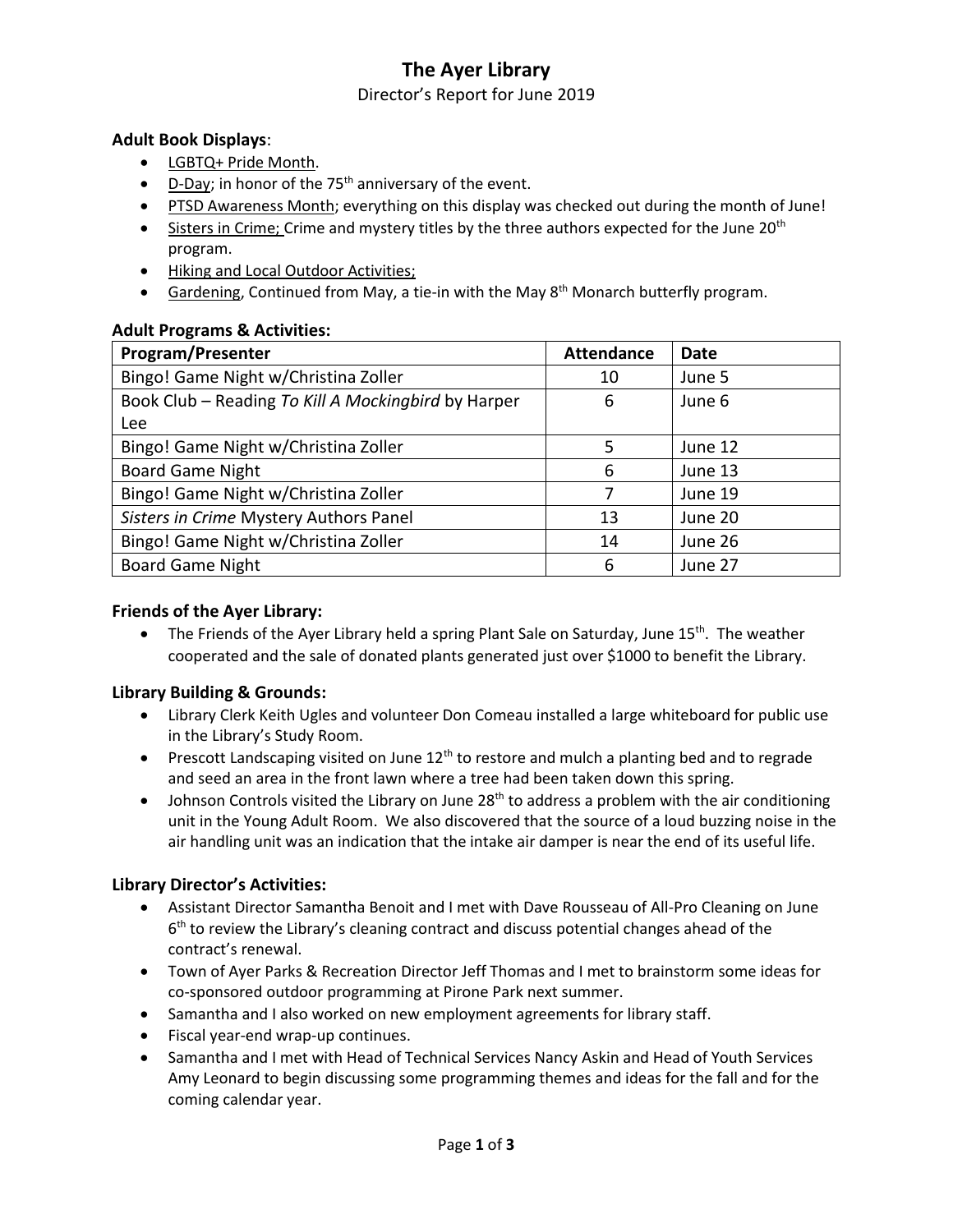# **The Ayer Library**

Director's Report for June 2019

### **Library Director's Meetings:**

- Town of Ayer Department Director's Meeting, June 12<sup>th</sup>
- $\bullet$  CMLA Library Directors' Round Table, Pepperell, MA, June  $14<sup>th</sup>$
- CWMARS Users Council Meeting, Shrewsbury, MA, June  $18<sup>th</sup>$
- Ayer Library Board of Trustees Meeting, June 18<sup>th</sup>

### **Library Operations:**

- At the June meeting of the CWMARS Users Council in Shrewsbury, Library Director Tim Silva and other member library representatives voted to approve automatic renewals for circulating items throughout the network. The change will go into effect on July  $1<sup>st</sup>$ . All circulating items that have renewals available will now be automatically renewed by the Evergreen network software. Patrons won't need to remember to renew their items anymore, and will receive email notices about the renewals.
- Circulation Librarian Thomas Tagliavento put together a Summer Book Bingo! Program for adults. The Program will run from July 3<sup>rd</sup> to September 10<sup>th</sup> and participants that read as few as four books over that period of time will qualify for a chance to win gift certificate prizes at the end of the summer. Bingo Sheets can be downloaded from the Library's website or picked up at the Library.
- Thomas updated the Community Resources page on the Library's website.
- Samantha Benoit met with Council on Aging (COA) Executive Director Karin Dynice-Swanfeldt to discuss the idea of hosting COA programming for seniors at the Library.

| <b>Children's Programs</b>                          | <b>Attendance</b> | Date    |
|-----------------------------------------------------|-------------------|---------|
| Story Ninja - Dinosaur Expert                       |                   | June 4  |
| Story Time - The Very Hungry Caterpillar            | 23                | June 6  |
| Story Ninja - There are no Bears in this Bakery     | 12                | June 11 |
| Read with Willow the Therapy Dog                    | 4                 | June 11 |
| Story Time - with Bangarang Yoga                    | 42                | June 13 |
| Story Ninja - To Market, To Market                  | 7                 | June 18 |
| Story Time -                                        | 23                | June 20 |
| Story Ninja – Hedgie Blasts Off!                    | 12                | June 25 |
| Summer Reading Kickoff event w/ Animal Adventures   | 141               | June 27 |
| Saturday Morning Movie - How to Train Your Dragon 3 | 4                 | June 29 |

#### **Youth Services Programs & Activities:**

 June was the calm before the storm for the Youth Services staff. We spent the month running our regular set of programs, but behind the scenes, we were putting the finishing touches on this year's Summer Reading Program. Summer Reading kicked off on Thursday, June 27th with an excellent educational live animal show presented by Animal Adventures. Animal Adventures is located in Bolton, MA and it New England's largest privately-owned animal rescue. We have worked with them many times before and will continue to book programs with them in the future.